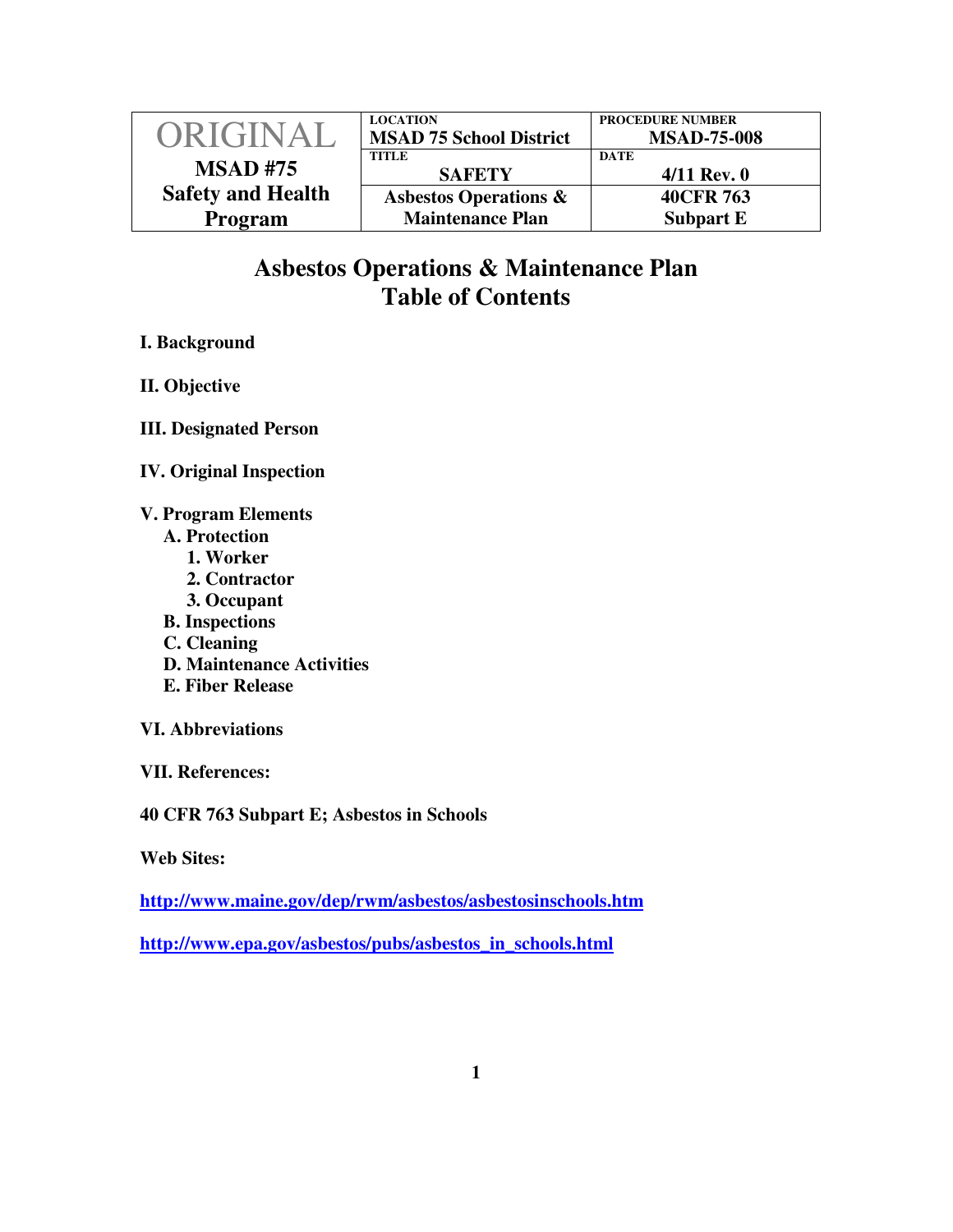| ORIGINAL                 | <b>LOCATION</b><br><b>MSAD 75 School District</b> | <b>PROCEDURE NUMBER</b><br><b>MSAD-75-008</b> |
|--------------------------|---------------------------------------------------|-----------------------------------------------|
| <b>MSAD#75</b>           | <b>TITLE</b><br><b>SAFETY</b>                     | <b>DATE</b><br>$4/11$ Rev. 0                  |
| <b>Safety and Health</b> | <b>Asbestos Operations &amp;</b>                  | 40CFR 763                                     |
| <b>Program</b>           | <b>Maintenance Plan</b>                           | <b>Subpart E</b>                              |

# **Asbestos Operations & Maintenance Plan**

## **I. BACKGROUND**

In 1986 the Asbestos Hazard Emergency Response Act (AHERA) was enacted which required Local Education Agencies (LEAs) to perform a comprehensive inspection of all facilities to identify the location and condition of any Asbestos Containing Materials (ACM).

If any ACM's were identified the condition was assessed and steps taken to either remove the ACM or periodically inspect to ensure the condition does not present a hazard to occupants.

Maine Department of Environmental Protection (MDEP) has been delegated by the U.S. Department of Environmental protection (DEP) to oversee compliance with AHERA. A requirement of the AHERA is for each LEA to have an Operations & Maintenance (O&M) Plan.

The O&M plan ensures that:

- Daily activities that could potentially impact ACM are done safely
- Facilities personnel are adequately trained
- Periodic ongoing inspections are conducted until ACM is no longer in the facility

## **II. OBJECTIVE**

This Procedure outlines MSAD 75's elements of the District's AHERA O&M Plan.

## **III. DESIGNATED PERSON**

The LEA designated person is the Director of Facilities. The Facilities Director shall have a basic knowledge of Asbestos, received the 2hr training on asbestos awareness and have completed the MDEP self study guide. Documentation of the Designated Person shall be on file in the Facilities Office.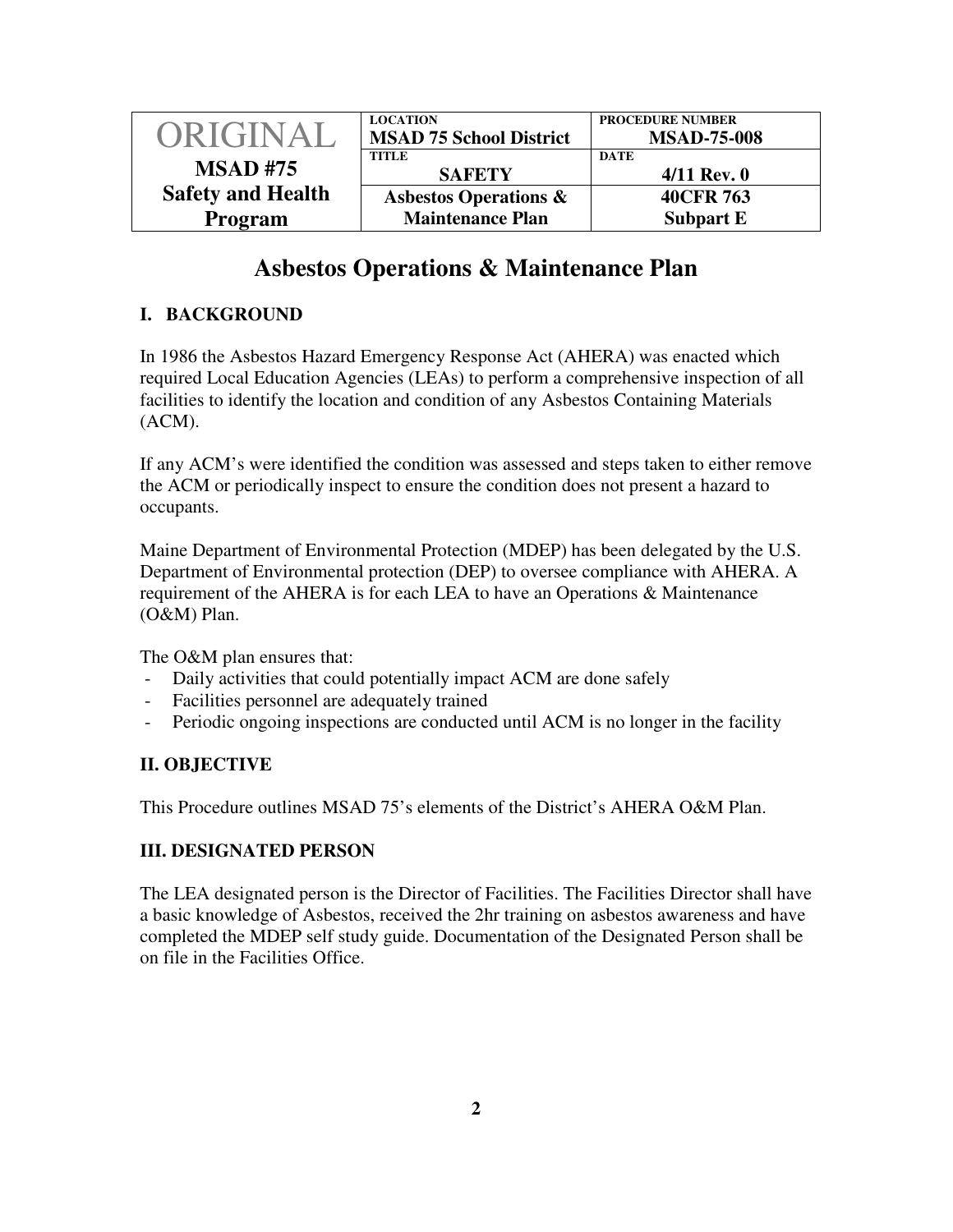| ORIGINAL                 | <b>LOCATION</b>                                | <b>PROCEDURE NUMBER</b>           |
|--------------------------|------------------------------------------------|-----------------------------------|
|                          | <b>MSAD 75 School District</b><br><b>TITLE</b> | <b>MSAD-75-008</b><br><b>DATE</b> |
| <b>MSAD#75</b>           | <b>SAFETY</b>                                  | $4/11$ Rev. 0                     |
| <b>Safety and Health</b> | <b>Asbestos Operations &amp;</b>               | 40CFR 763                         |
| Program                  | <b>Maintenance Plan</b>                        | <b>Subpart E</b>                  |

## **IV. ORIGINAL INSPECTION**

The comprehensive original inspection of MSAD 75 Facilities was conducted in 1988. Original documentation of these inspections are on file in the Facilities Office. This comprehensive inspection stands as the basis of the District's on-going compliance with AHERA. Compliance is assured through abatement or periodic inspection (6 month or 3 year), training and awareness (notifications and records). New Facilities that contain no ACM include Bowdoin Central, Mt. Ararat MS and Woodside.

## **V. PROGRAM ELEMENTS**

### **A. PROTECTION**

#### **1. Worker Protection Program**

- (a) District Facilities Personnel shall receive periodic 2hr training on asbestos awareness hazards to include health effects, typical ACM, recognition of a potentially hazardous condition, locations of ACM in their assigned area, etc.
- (b) No District Worker shall be designated for additional small scale/short duration activities (3' or less friable material). Should this situation arise Facilities shall cordon off the area, install appropriate warning signs and notify appropriate building administrator and Designated Person. The Designated Person shall arrange for a qualified contractor to perform the necessary abatement/repair.
- (c) The Designated Person shall notify any Maintenance Contractors of any ACM in their designated work area.

#### **2. Occupant Notifications**

(a) Annually each Facility that has ACM present in the building shall notify occupants, parents, teachers and guardians that a management plan has been developed and maintained in accordance with AHERA requirements and is available in the Facility for viewing. This notification maybe made in hard copy or electronically at the Facility's web site.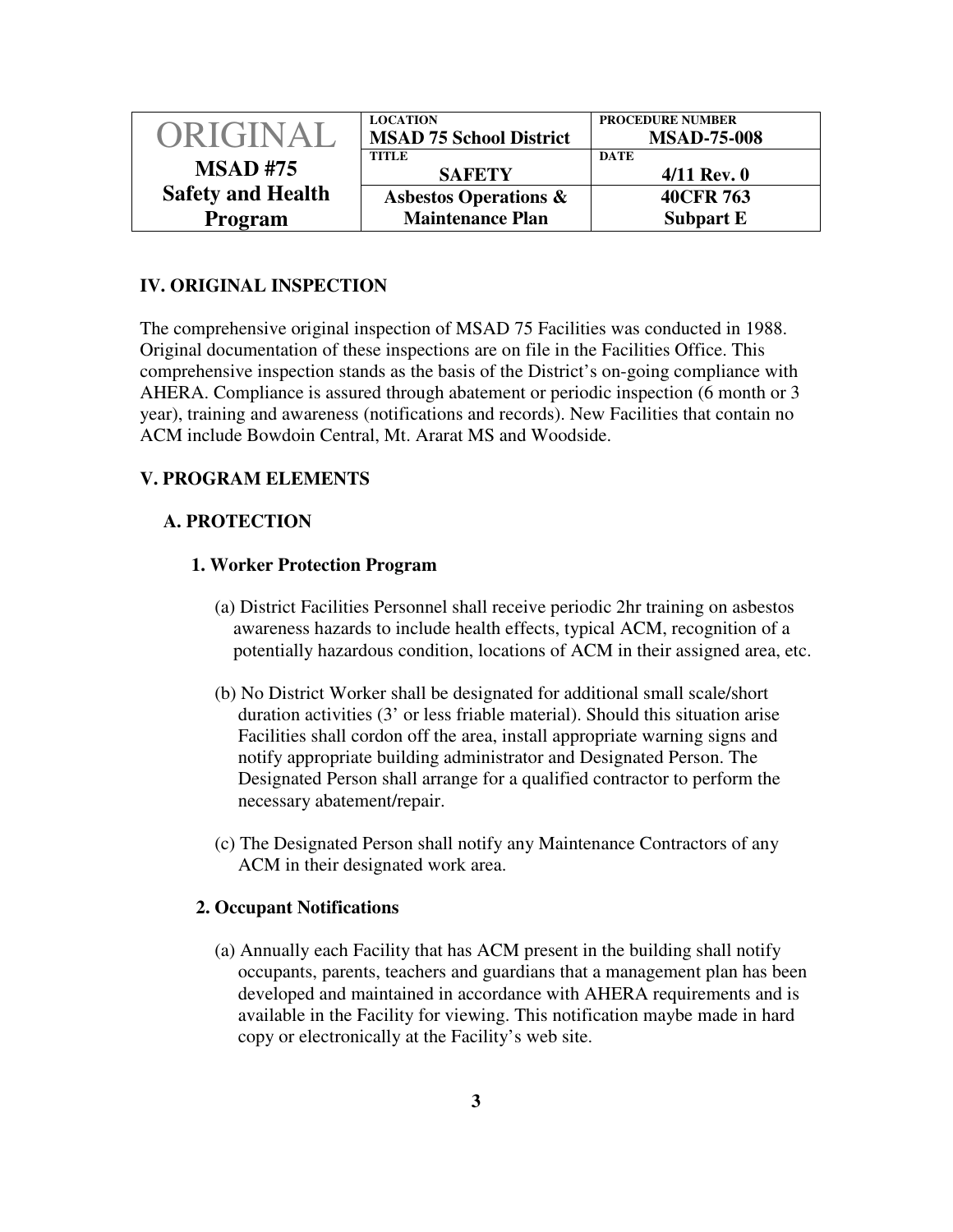| ORIGINAL                 | <b>LOCATION</b><br><b>MSAD 75 School District</b> | <b>PROCEDURE NUMBER</b><br><b>MSAD-75-008</b> |
|--------------------------|---------------------------------------------------|-----------------------------------------------|
| <b>MSAD#75</b>           | <b>TITLE</b><br><b>SAFETY</b>                     | <b>DATE</b><br>$4/11$ Rev. 0                  |
| <b>Safety and Health</b> | <b>Asbestos Operations &amp;</b>                  | 40CFR 763                                     |
| Program                  | <b>Maintenance Plan</b>                           | <b>Subpart E</b>                              |

#### **B. INSPECTIONS**

- 1. Inspections shall be done by an independent certified and qualified contractor at the following times:
	- (a) Every 6 months (periodic inspection)\*
	- (b) Every 3 years perform a Plan and Facility update.\*
		- \* Copy maintained at Facility and duplicate in Facilities Office
	- (c) During a planned and scheduled abatement project/maintenance activity.
		- Note: All project documentation shall be retained.
			- (I.E. Disposal information, worker qualifications, Testing, sample results, etc.)
	- (d) In response to a specific inquiry where existing documentation may be lacking or incomplete.
	- (e) In response to any reported spill of ACM.
- 2. Postings

 Warning labels shall be posted in any routine maintenance area such as Boiler Rooms, custodial areas, etc. where any ACM is located and could be impacted by activities performed in these locations.

#### **C. CLEANING**

- 1. Initial cleaning and remediation shall have been done during the initial AHERA inspections to ensure all hazardous conditions were remediated And any ACM remaining in the Facility is in a safe and secure condition.
- 2. On-going cleaning of the facility shall be done using appropriate equipment and techniques using normal custodial practices such as wet mopping, vacuuming with HEPA filtration vacuums, etc.